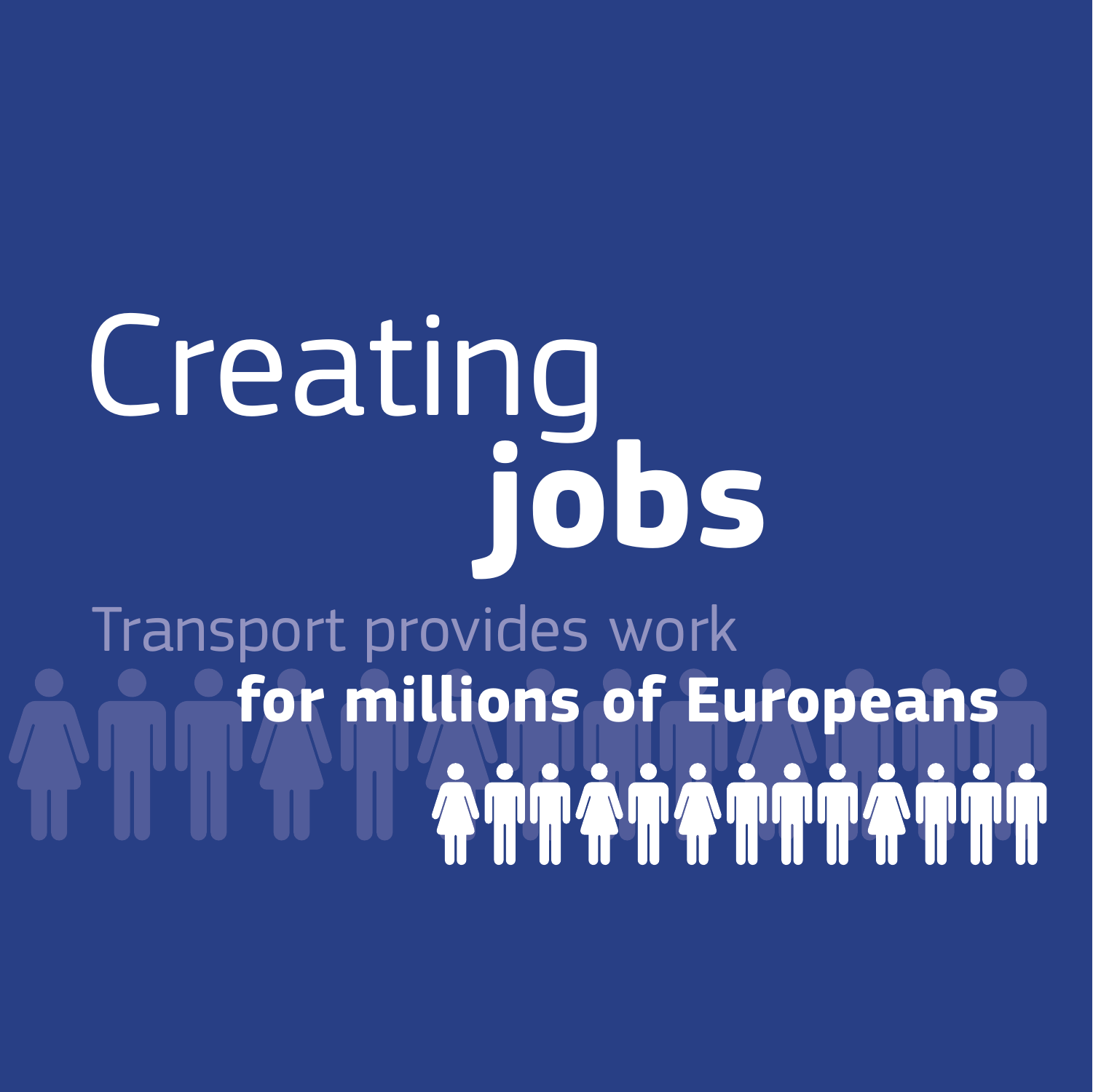In Europe, **1 out of 20 jobs** is in the transport sector. About **11M Europeans** work in transport service-related jobs: that is almost the population of **Greece**!



**Source:** Eurostat Labour Force Survey, 2014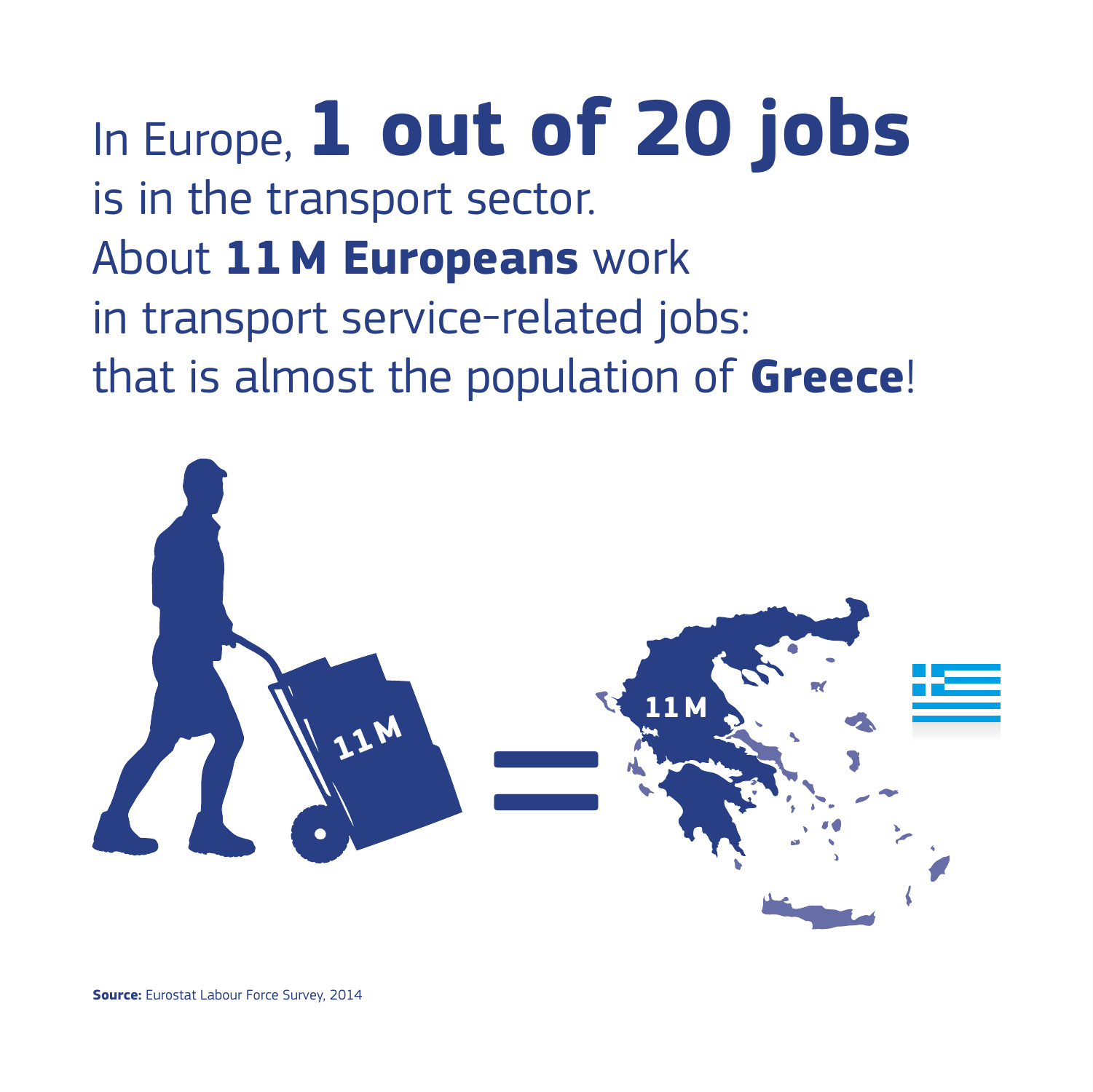### **More than half** of transport service employees work in **land** transport (road, rail and pipelines).

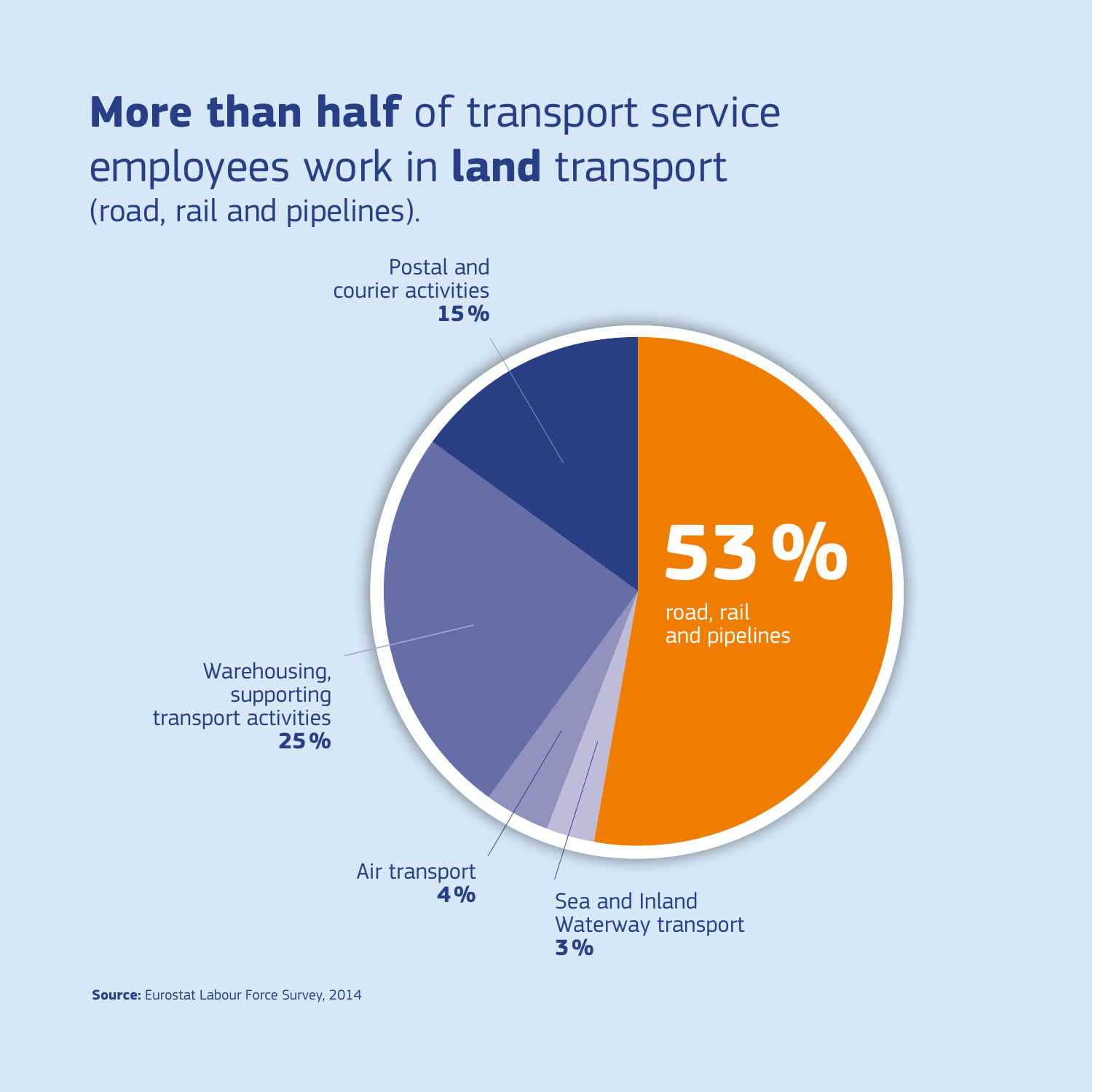## Only **2 %** of transport workers **2**are **women**!

# 

#### Share by gender and transport mode: